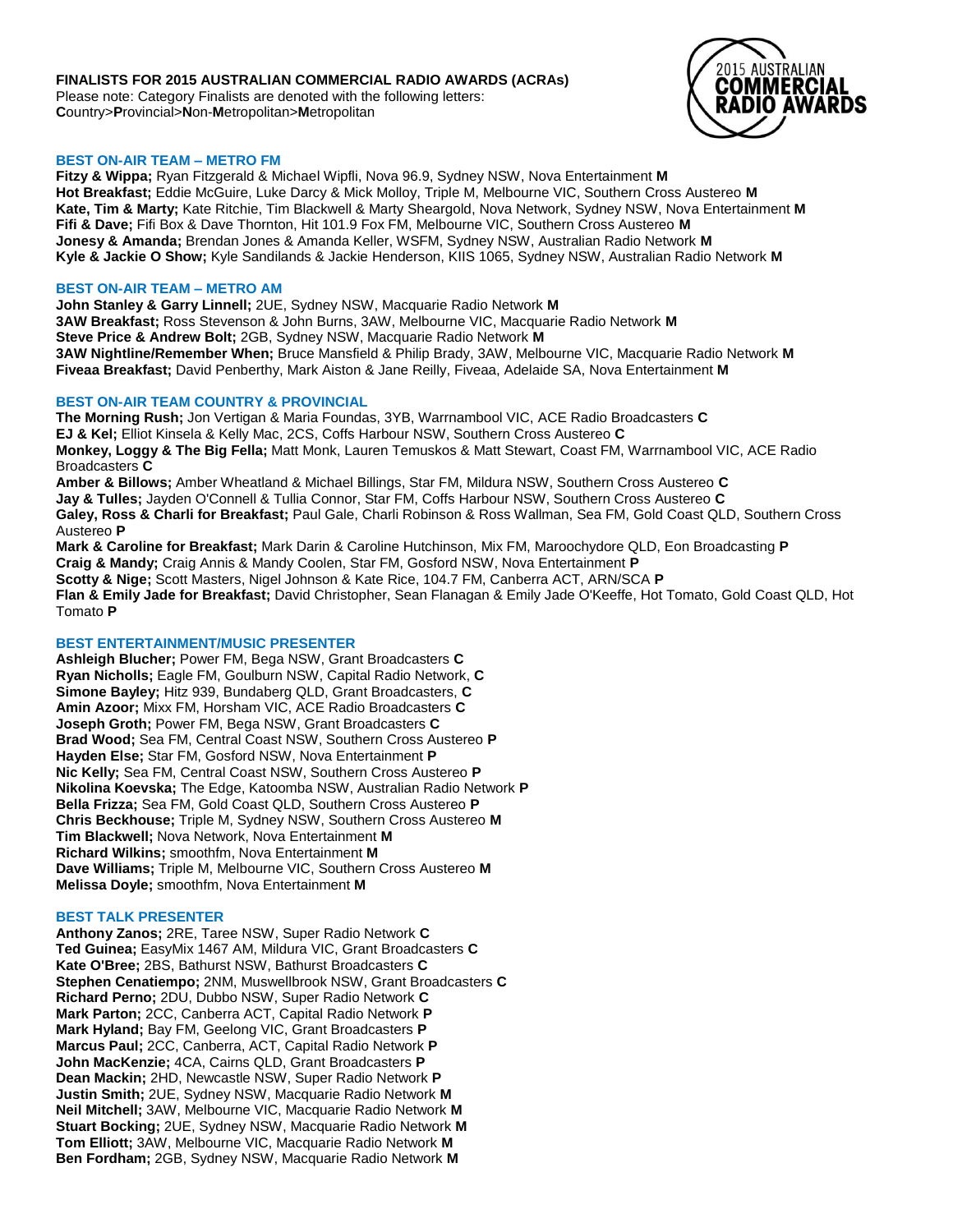### **BEST CURRENT AFFAIRS PRESENTER**

**Stephen Cenatiempo;** 2NM, Muswellbrook NSW, Grant Broadcasters **NM Mark Parton;** 2CC, Canberra ACT, Capital Radio Network **NM Caroline Hutchinson;** Mix FM, Maroochydore QLD, EON Broadcasting **NM Pete Davies;** Mix 104.9, Darwin NT, Grant Broadcasters **NM Neil Mitchell;** 3AW, Melbourne VIC, Macquarie Radio Network **M John Stanley;** 2UE, Sydney NSW, Macquarie Radio Network **M Tom Elliott;** 3AW, Melbourne VIC, Macquarie Radio Network **M Ben Fordham;** 2GB, Sydney NSW, Macquarie Radio Network **M**

#### **BEST SPORTS PRESENTER**

**Benny Hope;** B-Rock, Bathurst NSW, Bathurst Broadcasters **C Liam Fitzgerald;** 3YB, Warrnambool VIC, ACE Radio Broadcasters **C Nic Cook;** 2BS, Bathurst NSW, Bathurst Broadcasters **C Trent Hill;** 3YB, Warrnambool VIC, ACE Radio Broadcasters **C Jock Brady;** 3CS, Colac VIC, ACE Radio Broadcasters **C Phil Small;** 2CC, Canberra ACT, Capital Radio Network **P Stru Motbey;** 2WG, Wagga Wagga NSW, Southern Cross Austereo **P Tom King;** K-Rock, Geelong, VIC Grant Broadcasters **P Jeremy Ryan;** KOFM, Newcastle NSW, Southern Cross Austereo **P Edwin Cowlishaw;** Mix 104.9, Darwin NT, Grant Broadcasters **P Shane McInnes;** 3AW, Melbourne VIC, Macquarie Radio Network **M Dan Ginnane;** Triple M, Sydney NSW, Southern Cross Austereo **M Ray Warren;** Triple M, Sydney NSW, Southern Cross Austereo **M Tim Lane;** 3AW, Melbourne VIC, Macquarie Radio Network **M Matty Johns;** Triple M, Sydney NSW, Southern Cross Austereo **M**

#### **BEST NETWORKED PROGRAM**

**The Morning Rush;** Jon Vertigan & Maria Foundas, ACE Radio Broadcasters **C Light & Life;** Salvos Radio & Christopher Elliott, Flow FM **C The Classic Cafe;** Len Pakot, ACE Radio Broadcasters **C Country Today;** Don Plenty, ACE Radio Broadcasters **C Alo Baker's Today's Hit Network;** Alo Baker, Southern Cross Austereo **P Big Breakfast with Robbie & Adam;** Robbie Klitzing & Adam McGuire, Redwave Media **P 20 20 Countdown;** Drew Chapman & Aaron Stevens, Grant Broadcasters **P Ryan & Rosie;** Ryan Jon & Rosie Panetta, Southern Cross Austereo **P The Noise;** Grant Broadcasters **P Confidential On Nova;** Jonathon Moran, Elle Halliwell & Sophie Ainsworth, Nova Entertainment **M Scoopla;** Jules Lund & Emma Freedman, Southern Cross Austereo **M Smallzy's Surgery;** Kent Small, Nova Entertainment **M Jonesy & Amanda's Afternoon Delight;** Brendan Jones & Amanda Keller, Australian Radio Network **M Kate, Tim & Marty;** Kate Ritchie, Tim Blackwell, Marty Sheargold, Nova Entertainment **M Kyle & Jackie O's Hour Of Power;** Kyle Sandilands & Jackie Henderson, Australian Radio Network **M**

# **BEST SYNDICATED AUSTRALIAN PROGRAM**

**Weekend Breakfast;** Authentic Entertainment **Off the Bench;** Crocmedia **My Generation;** Authentic Entertainment **Tech Daily;** Andy Wells **Take 40;** Authentic Entertainment

### **BEST MARKETING CAMPAIGN**

**Nova's Pick The Hit;** Leanne Glamuzina-Gibb, Carlie Millican, Shaun Heron, Nova 96.9, Sydney NSW, Nova Entertainment **Smooth FM Featuring Spandau Ballet;** Tony Thomas & Leanne Glamuzina-Gibb, smoothfm, Sydney NSW, Nova Entertainment **The Smooth Festival of Chocolate;** Kathrine Holland, Luke Minto & Andy Milne, smoothfm, Sydney NSW, Nova Entertainment **WSFM Pure Gold Campaign;** ARN Marketing Team, WSFM, Sydney NSW, Australian Radio Network **3AW "It's Your Call";** 3AW Football Team, 3AW, Melbourne VIC, Macquarie Radio Network

#### **ENGINEERING EXCELLENCE**

**Station Re-fit;** Ben Zoumpoulis, William Todd & Shayne Bartlett, 2GO & Sea FM, Gosford NSW, Southern Cross Austereo **NM 3GV Mast Replacement;** Ralph Edgar, Gold 1242, Traralgon VIC, ACE Radio Broadcasters **NM Radio Datacast;** Dale Sharp, Mix FM & Sea FM, Maroochydore QLD, EON Broadcasting **NM**

**SCA Sat Audio Distribution;** Matt Steadman, Steve Adler & Brett Kelly, Southern Cross Austereo, Melbourne VIC, Southern Cross Austereo **M**

**The Magic Box;** Max Healey, Macquarie Radio Network, Sydney NSW, Macquarie Radio Network **M Nova's Red Room Global Tour;** Robert Zamora & John Pearce, Nova Entertainment, Sydney NSW, Nova Entertainment **M**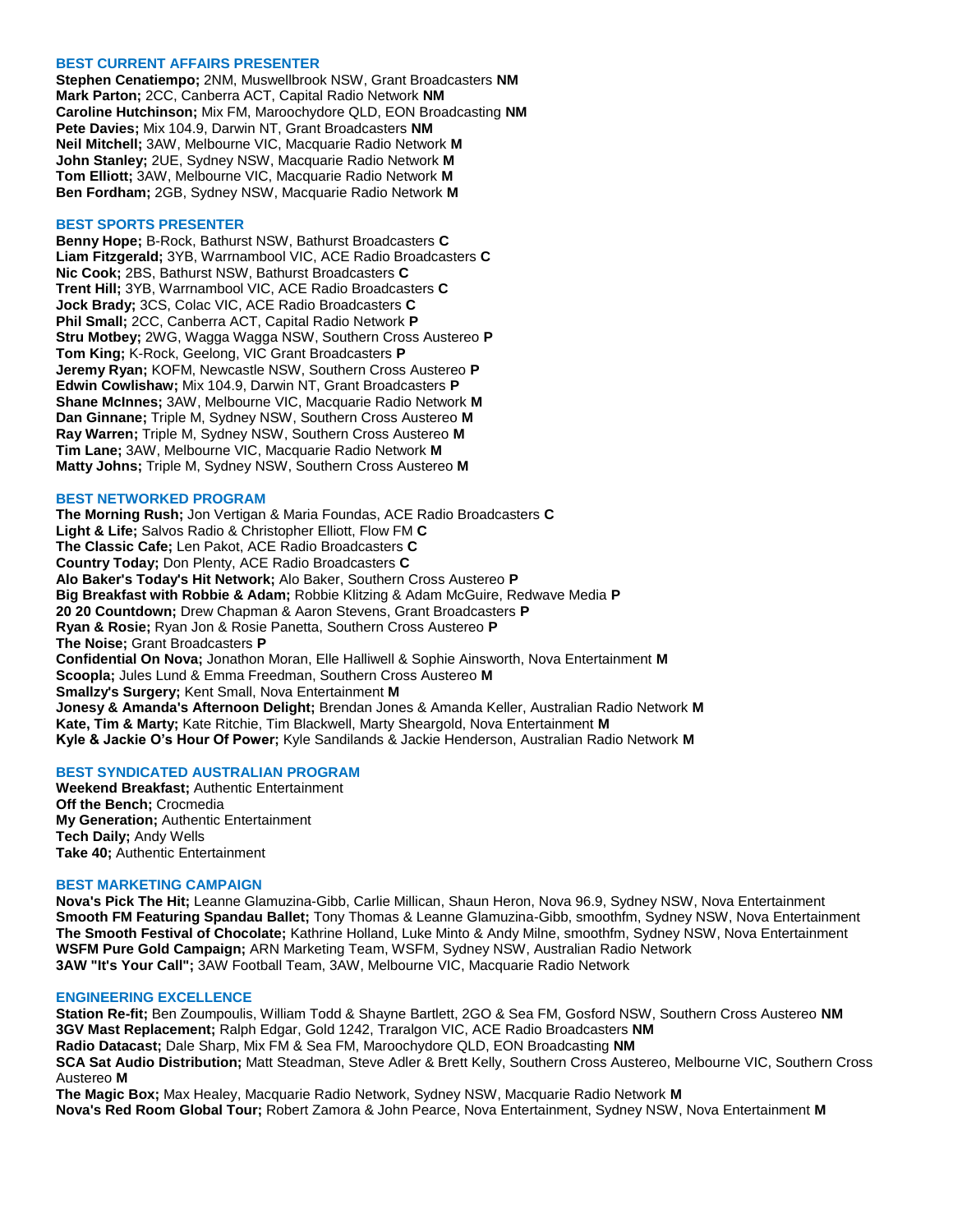### **BRIAN WHITE MEMORIAL**

**Stephen Cenatiempo;** 2NM, Muswellbrook NSW, Grant Broadcasters **Matt de Groot;** Nova 96.9, Sydney NSW, Nova Entertainment **Yvette Gray;** 3AW, Melbourne VIC, Macquarie Radio Network **Natalie Peters;** 2GB, Sydney NSW, Macquarie Radio Network

# **BEST NEWCOMER ON-AIR**

**Claire Humphery;** Snow FM, Jindabyne NSW, Capital Radio Network **C Gabi Elgood;** Star FM, Orange NSW, Southern Cross Austereo **C Jane Mackinlay;** 3HA, Hamilton VIC, ACE Radio Broadcasters **C Juelz Jarry;** Star FM, Dubbo NSW, Southern Cross Austereo **C Alex White;** 3CS, Colac VIC, ACE Radio Broadcasters **C Clare Todhunter;** Sea FM, Central Coast NSW, Southern Cross Austereo **P Adam Price;** The Edge, Katoomba NSW, Australian Radio Network **P Darren Percival;** Mix FM, Maroochydore QLD, Eon Broadcasting **P Katarina Slavich;** Mix 106.3, Canberra ACT, ARN/SCA **P Caitlin McCormack;** Sea FM, Hobart TAS, Southern Cross Austereo **P Garry Linnell;** 2UE, Sydney NSW, Macquarie Radio Network **M Mark Soderstrom;** Mix 102.3, Adelaide SA, Australian Radio Network **M Tim Wong-See;** Nova Network, Nova Entertainment **M Paul Gallen;** Triple M, Sydney NSW, Southern Cross Austereo **M Jennifer Hansen;** smoothfm, Melbourne VIC, Nova Entertainment **M**

## **BEST SPORTS EVENT COVERAGE**

**2CC Raiders Call Team Sharks V Raiders;** Phil Small, Chris Obrien & Joe Prevedello, 2CC, Canberra ACT, Capital Radio Network **NM**

**2014 AFL Preliminary Final;** The K-Rock Football Commentary Team, K-Rock, Geelong VIC, Grant Broadcasters **NM TDFL Grand Final 2014;** Simon Corr, Brandon Hughes, Robbie Mackinlay & Steve Murphy, 2AY, Albury NSW, ACE Radio Broadcasters **NM**

**Gold Coast Airport Marathon;** Mal Lees & Luke Bradnam, Hot Tomato, Gold Coast QLD, Hot Tomato **NM O&M Grand Final 2014;** Simon Corr, Brandon Hughes, Robbie Mackinlay & Steve Murphy, 2AY, Albury NSW, ACE Radio Broadcasters **NM**

**Hawthrorn V Port Adelaide Prelim Final;** Cam Thompson & Stephen Rowe, Fiveaa, Adelaide SA, Nova Entertainment **M 2014 AFL Grand Final;** 1116 SEN AFL Commentary Team, 1116 SEN, Melbourne VIC, Pacific Star Network **M Glasgow Commonwealth Games;** Natalie Peters & Mathew Woolfrey, 2GB, Sydney NSW, Macquarie Radio Network **M NRL Grand Final 2014;** Triple M NRL Call Team, Triple M, Sydney NSW, Southern Cross Austereo **M 2014 AFL Grand Final;** 3AW Football, 3AW, Melbourne VIC, Macquarie Radio Network **M**

# **BEST NEWS PRESENTER COUNTRY & PROVINCIAL**

**Scott Mayman;** Breeze FM, Beaudesert QLD, The Rebel Network **C Rachel Hayter;** 2GN, Goulburn NSW, Capital Radio Network **C Taylee Jones;** Magic 931, Riverland SA, Grant Broadcasters **C Kate O'Bree;** 2BS, Bathurst NSW, Bathurst Broadcasters **C Sarah Weir;** Hot FM, Tablelands QLD, Southern Cross Austereo **C Renee Criddle;** i98 FM, Wollongong NSW, WIN Network **P Rod McLeod;** Gold FM, Gold Coast QLD, Southern Cross Austereo **P Nicola Ryan;** Mix FM & Sea FM, Maroochydore QLD, EON Broadcasting **P Valeria Cheglov;** Gold FM, Gold Coast QLD, Southern Cross Austereo **P Stefanie Waclawik;** Mix 106.3, Canberra ACT, ARN/SCA **P**

#### **BEST NEWS PRESENTER - METRO FM**

**Alison Crew;** WSFM, Sydney NSW, Australian Radio Network **M Glenn Daniel;** smoothfm, Sydney NSW, Nova Entertainment **M Ron Wilson;** smoothfm, Sydney NSW, Nova Entertainment **M Monique Dews;** 973FM, Brisbane QLD, Australian Radio Network **M**

# **BEST NEWS PRESENTER - METRO AM**

**Lisa Barnes;** 6PR, Perth WA, Macquarie Radio Network **M Tony Tardio;** 3AW, Melbourne VIC, Macquarie Radio Network **M Ashleigh Brown;** 3AW, Melbourne VIC, Macquarie Radio Network **M Steve Blanda;** 2UE, Sydney NSW, Macquarie Radio Network **M Anne Stone;** Fiveaa, Adelaide SA, Nova Entertainment **M**

### **BEST DIGITAL RADIO FORMAT**

**Triple M Modern Rock Digital;** Jaime Chaux & Jacqui Kassulke, Adelaide & Perth WA, Southern Cross Austereo **Koffee;** Sarah Fletcher, National, Nova Entertainment **Buddha Radio;** Jaime Chaux & Jacqui Kassulke, National, Southern Cross Austereo **Coles Radio;** Sarah Fletcher, National, Nova Entertainment **Elf Radio;** Nick Condon, Sydney NSW, Australian Radio Network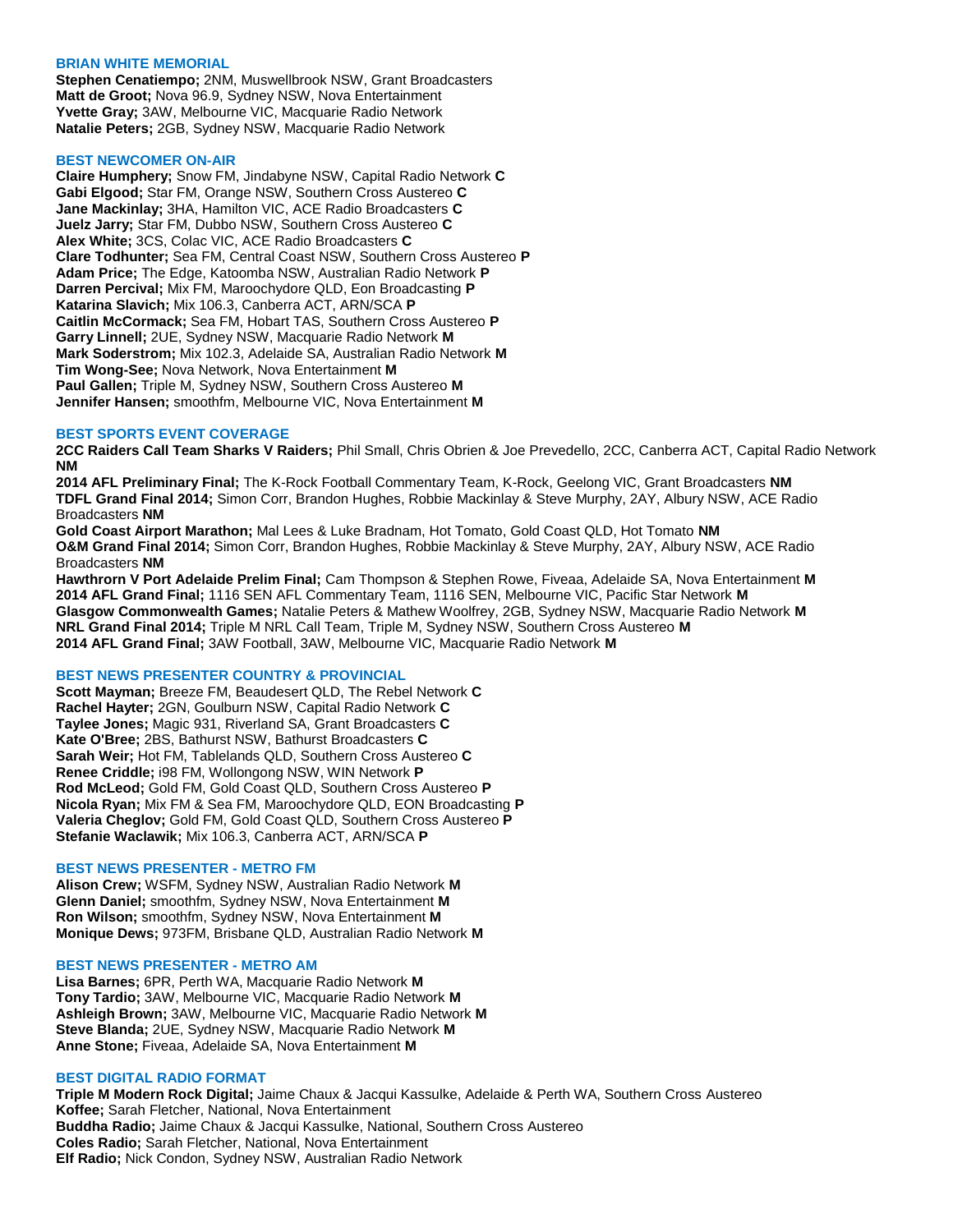## **BEST SHOW PRODUCER – ENTERTAINMENT/MUSIC**

**Trent Towson;** Galey, Ross & Charli for Breakfast, Sea FM, Gold Coast QLD, Southern Cross Austereo **NM Russell Torrance;** Wave FM's Hot Breakfast, Wave FM, Wollongong NSW, Grant Broadcasters **NM Alice Worthy;** Craig & Mandy, Star FM, Gosford NSW, Nova Entertainment **NM Sean Ticehurst;** Mike E & Emma, The Edge, Katoomba NSW, Australian Radio Network **NM Joe Gleeson;** Scotty & Nige, 104.7 FM, Canberra ACT, ARN/SCA **NM Elle Conwell;** Kate, Tim & Marty, Nova Network, Nova Entertainment **M Laura Viglino;** Jonesy & Amanda, WSFM, Sydney NSW, Australian Radio Network **M Tom Ivey;** Fitzy & Wippa, Nova 96.9, Sydney NSW, Nova Entertainment **M Sonder Novak-Booth;** Fifi and Dave, Hit 101.9 Fox FM, Melbourne VIC, Southern Cross Austereo **M Nic McClure;** The Kyle & Jackie O Show, KIIS 1065, Sydney NSW, Australian Radio Network **M**

### **BEST SHOW PRODUCER – TALK/CURRENT AFFAIRS**

**Geoff Koop;** Mark Parton Breakfast Show, 2CC, Canberra ACT, Capital Radio Network **NM Murray Jones;** John MacKenzie's Morning Show, 4CA, Cairns QLD, Grant Broadcasters **NM Eddie Williams;** Canberra Live, 2CC, Canberra ACT, Capital Radio Network **NM Mitchell Scott;** The Run Home with David Schwarz and Mark Allen, 1116 SEN, Melbourne VIC, Pacific Star Network **M Harriet Glenn;** Sydney Live with Ben Fordham, 2GB, Sydney NSW, Macquarie Radio Network **M**

#### **BEST MUSIC DIRECTOR**

**Gemma Maddox;** Max FM, Taree NSW, Super Radio Network **C Sam Blacker;** Snow FM, Jindabyne NSW, Capital Radio Network **C Benny Hope;** B-Rock, Bathurst NSW, Bathurst Broadcasters **C Kiri Martin;** Sea FM, Gosford NSW, Southern Cross Austereo **P Dan Cole;** Red FM, Perth WA, Redwave Media **P Trent Towson;** Gold FM, Gold Coast QLD, Southern Cross Austereo **P Simon Dawson;** Hot Tomato, Gold Coast QLD, Hot Tomato **P Mark Hales;** River 949, Ipswich QLD, Grant Broadcasters **P Georgina Ingham-Myers;** Nova 96.9, Sydney NSW, Nova Entertainment **M Brad McNicol;** KIIS 1065, Sydney NSW, Australian Radio Network **M Kate Mason;** smoothfm, Nova Entertainment **M Amanda Lee;** Hit 101.9 Fox FM, Melbourne VIC, Southern Cross Austereo **M Shaun Gough;** Triple M, Melbourne VIC, Southern Cross Austereo **M**

## **BEST PROGRAM DIRECTOR**

**Andrew Dunkerley;** Snow FM, Jindabyne NSW, Capital Radio Network **C Benny Hope;** B-Rock, Bathurst NSW, Bathurst Broadcasters **C Dave Drinkell;** 3YB, Warrnambool VIC, ACE Radio Broadcasters **C Peter Samios;** Star FM, Dubbo NSW, Southern Cross Austereo **C Chris Mathieson;** Zoo FM, Dubbo NSW, Super Radio Network **C David Rymer;** Hot Tomato, Gold Coast QLD, Hot Tomato **P Ross Turner;** 7HO FM, Hobart TAS, Grant Broadcasters **P Ryan Khay;** Mix FM & Sea FM, Maroochydore QLD, EON Broadcasting **P Drew Chapman;** River 949, Ipswich QLD, Grant Broadcasters **P Shayne Sinclair;** Star FM, Gosford NSW, Nova Entertainment **P Dave Shearer;** Nova 919, Adelaide SA, Nova Entertainment **M Charlie Fox;** WSFM, Sydney NSW, Australian Radio Network **M Shaun Heron;** Nova 96.9, Sydney NSW, Nova Entertainment **M Daniel Underhill;** Nova 93.7, Perth WA, Nova Entertainment **M Mike Fitzpatrick;** Triple M, Melbourne VIC, Southern Cross Austereo **M**

#### **BEST STATION PRODUCED COMEDY SEGMENT**

**Raising the Rugrats Cup;** Jon Vertigan, 3YB, Warrnambool VIC, ACE Radio Broadcasters **C Taken On A Plane;** Nathan Dell, Zinc, Gympie QLD, Grant Broadcasters **C World Record Wednesday;** Pablo Newton Farley, Spirit, Karratha WA, Redwave Media **C Madonna & Harrison Ford's Shopping Channel Special;** Mark Krivo, Star FM, Dubbo NSW, Southern Cross Austereo **C Guy Sebastian Tinder;** Chris Sewell & Juelz Jarry, Star FM, Dubbo NSW, Southern Cross Austereo **C Speak Up Granny;** Luke Bradnam, Hot Tomato, Gold Coast QLD, Hot Tomato **P Caller of the Year;** Craig Annis & Mandy Coolen, Star FM, Gosford NSW, Nova Entertainment **P Bachelor Lines;** Adam Barratt & Jess Eva, Sea FM, Maroochydore QLD, EON Broadcasting **P Guy Sebastian's Bad Hair Day;** Paul 'Browny' Brown & Emilie-Jain 'EJ' Palmer, Hot FM, Gladstone QLD, Southern Cross Austereo **P Goodbye 1D's Zane;** Paul Hogan & Esther Woodhams, Sea FM, Hobart TAS, Southern Cross Austereo **P Lewis & Lowe;** Dylan Lewis & Shane Lowe, Nova 919, Adelaide SA, Nova Entertainment **M Elia At The World Cup;** Meshel Laurie & Tommy Little, Nova 100, Melbourne VIC, Nova Entertainment **M 50 Shades of Rusty;** Ryan Fitzgerald & Michael Wipfli, Nova 96.9, Sydney NSW, Nova Entertainment **M Peppa Pig Reboot;** Dave Thornton, Jerimiah Busniak & Dan Anstey, Hit 101.9 Fox FM, Melbourne VIC, Southern Cross Austereo **M Jodie & Soda's Dodgy Name of the Week;** Jodie Oddy & Mark Soderstrom, Mix 102.3, Adelaide SA, Australian Radio Network **M**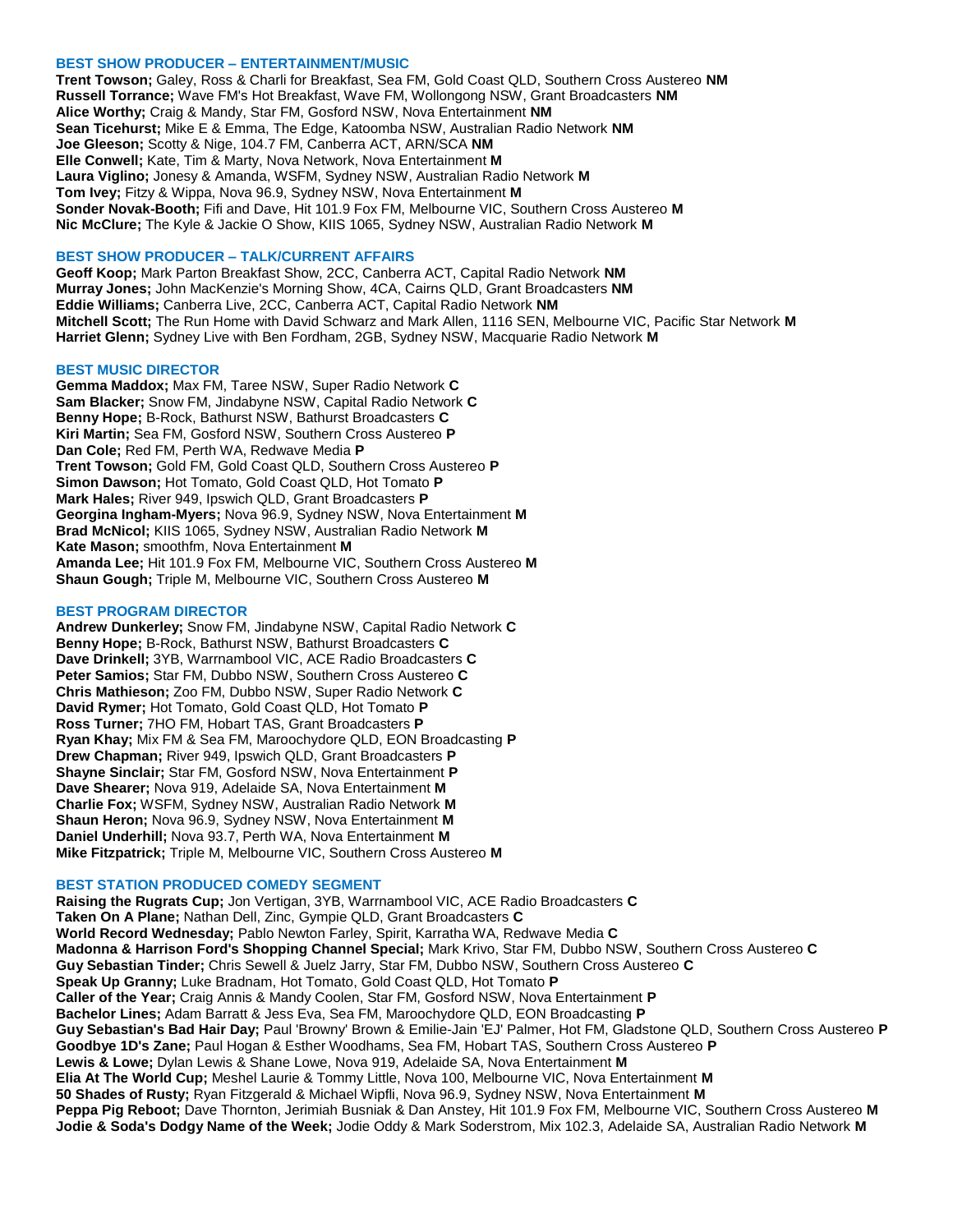# **BEST DOCUMENTARY**

**Pricey... Walking the Anzac Steps;** Steve Price & Allison Rasmussen, 4TOFM, Townsville QLD, Southern Cross Austereo **NM Post Natal Depression Jess' Journey;** Adam Barratt & Jess Eva, Sea FM, Maroochydore QLD, EON Broadcasting **NM Darwin Remembers Cyclone Tracy;** Scott McLaren, Peta Burton, Paul McLauglin & Greg Vincent, Mix 104.9, Darwin NT, Grant Broadcasters **NM**

**Newcastle Earthquake 25th Anniversary;** Nick Blanch, David Dollin, Ross McClymont, Nik Lawson & Mark Brewer, KOFM, Newcastle NSW, Southern Cross Austereo **NM**

**Doc Neeson;** Dean Kesby, Chris Sewell & David Clark, Wave FM, Wollongong NSW, Grant Broadcasters **NM Diary Of An Anzac;** Tony Peterson, Cameron Forsyth, Chris Gregson & Matthew Summerill, 2GB, Sydney NSW, Macquarie Radio Network **M**

**A Tribute to Warwick Rankin;** Sideshow Mike Andersen, Triple M 104.9, Sydney NSW, Southern Cross Austereo **M The Day Cricket Changed Forever;** Alex Smith, 2UE, Sydney NSW, Macquarie Radio Network **M Richie Benaud A True Australian Legend;** Sideshow Mike Andersen, Triple M 104.9, Sydney NSW, Southern Cross Austereo **M The Letter Home;** Rusty Graham & Brett Perry, Nova Network, Nova Entertainment **M**

# **BEST ACHIEVEMENT IN PRODUCTION**

**John Spelling;** 3SH, Swan Hill VIC, ACE Radio Broadcasters **C Brendan Egan;** Hitz 939, Bundaberg QLD, Grant Broadcasters **C Andrew Andrews;** 2MG & Real FM, Mudgee NSW, Super Radio Network **C Sophie Jackson;** 3HA & Mixx FM, Hamilton VIC, ACE Radio Broadcasters **C Matt Clark;** 2GO & Sea FM, Gosford NSW, Southern Cross Austereo **P Brodie Green;** RadioWest & Hot FM, Bunbury WA, Southern Cross Austereo **P David Huth;** Mix FM & Sea FM, Maroochydore QLD, EON Broadcasting **P Jeff Nielsen;** Hot Tomato, Gold Coast QLD, Hot Tomato **P Jaxson McLennan;** Star FM, Gosford NSW, Nova Entertainment **P Mitch Secrett;** Nova 100, Melbourne VIC, Nova Entertainment **M David Konsky;** 2Day FM, Sydney NSW, Southern Cross Austereo **M Matt Dower;** Nova 100, Melbourne VIC, Nova Entertainment **M Sideshow Mike Andersen;** Triple M, Sydney NSW, Southern Cross Austereo **M Daniel Pearson;** Nova 96.9, Sydney NSW, Nova Entertainment **M**

## **BEST MUSIC SPECIAL**

**OzMade;** Henry James, Sea FM, Devonport TAS, Grant Broadcasters **C**

**The Beatles Australian Tour 50th Anniversary;** Craig Bassett, 2MG, Mudgee NSW, Super Radio Network **C**

**B-Rock Top 1000;** Benny Hope, Simone Townsend, Ryan Fitch & Dom Ingersole, B-Rock, Bathurst NSW, Bathurst Broadcasters **C Mondo Rock - Chemistry 33 1/3;** Jon Vertigan, 3YB, Warrnambool VIC, ACE Radio Broadcasters **C**

**The Great Radio Experiment;** Ross Turner & Steve Bilokin, Zinc, Gympie QLD, Grant Broadcasters **C**

**Ice House The Platinum Series;** Michael Moffett, 2ST, Nowra NSW, Grant Broadcasters **P**

**Aussie Thongs Weekend;** Al Dobie, Dennis Guthrie & Chris Crickmay, Gold FM, Gold Coast QLD, Southern Cross Austereo **P Eight Straight From the V8's;** Steve Segale, Jaron Ransley, Rob Fairs & Leigh-Roy Martin, LAFM, Launceston TAS, Grant Broadcasters **P**

**The Eagles Encore;** Andy Simpson, Mark Brewer & Nick Blanch, KOFM, Newcastle NSW, Southern Cross Austereo **P Vinyl Revival Weekend;** Steve Segale & Jaron Ransley, LAFM, Launceston TAS, Grant Broadcasters **P**

**AC/DC with Lee Simon;** Lee Simon, Triple M, Melbourne VIC, Southern Cross Austereo **M**

**Beatles In Brisbane 50th Anniversary;** Brent James, David Kestles & Dave D Whitcomb, 4KQ, Brisbane QLD, Australian Radio Network **M**

**Smallzy's Surgery Live from the MTV European Music Awards;** Kent Small, Zach La Cava & Samantha Rose Spence, Nova Network, Nova Entertainment **M**

**Richard Wilkins & Michael Buble;** Richard Wilkins, Peter Clay & Travis Evans, smoothfm, Nova Entertainment **M Greatest Year Of Music;** Sean Craig Murphy, Sam Morrison, Hayden Naughton & Alex Abela, Triple M, Adelaide SA, Southern Cross Austereo **M**

#### **BEST STATION SALES ACHIEVEMENT**

**RadioWest & Hot FM Sales Team;** RadioWest & Hot FM, Bunbury WA, Southern Cross Austereo **NM MIX 106.3 Sales Team;** Mix 106.3, Canberra ACT, ARN/SCA **NM 104.7 Sales Team;** 104.7 FM, Canberra ACT, ARN/SCA **NM KOFM Sales Team;** KOFM, Newcastle NSW, Southern Cross Austereo **NM Sea FM & Mix FM Sales;** Mix FM & Sea FM, Maroochydore QLD, EON Broadcasting **NM Nova Brisbane Agency Sales Team;** Nova 106.9, Brisbane QLD, Nova Entertainment **M Triple M Melbourne Agency Sales;** Triple M, Melbourne VIC, Southern Cross Austereo **M ARN Brisbane Agency Sales Team;** KIIS Network, Brisbane QLD, Australian Radio Network **M KIIS1065 Direct Sales;** KIIS 1065, Sydney NSW, Australian Radio Network **M Nova 93.7 Agency Sales Team;** Nova 93.7, Perth WA, Nova Entertainment **M**

### **BEST AGENCY SALESPERSON**

**Natalia Papas;** Nova Entertainment, Sydney NSW, Nova Entertainment **Linda Smith;** ARN Brisbane, Brisbane QLD, Australian Radio Network **Annie Hugo;** Triple M, Melbourne VIC, Southern Cross Austereo **Kim Kerton;** Nova 100, Melbourne VIC, Nova Entertainment **Simon Mikulich;** Nova 93.7, Perth WA, Nova Entertainment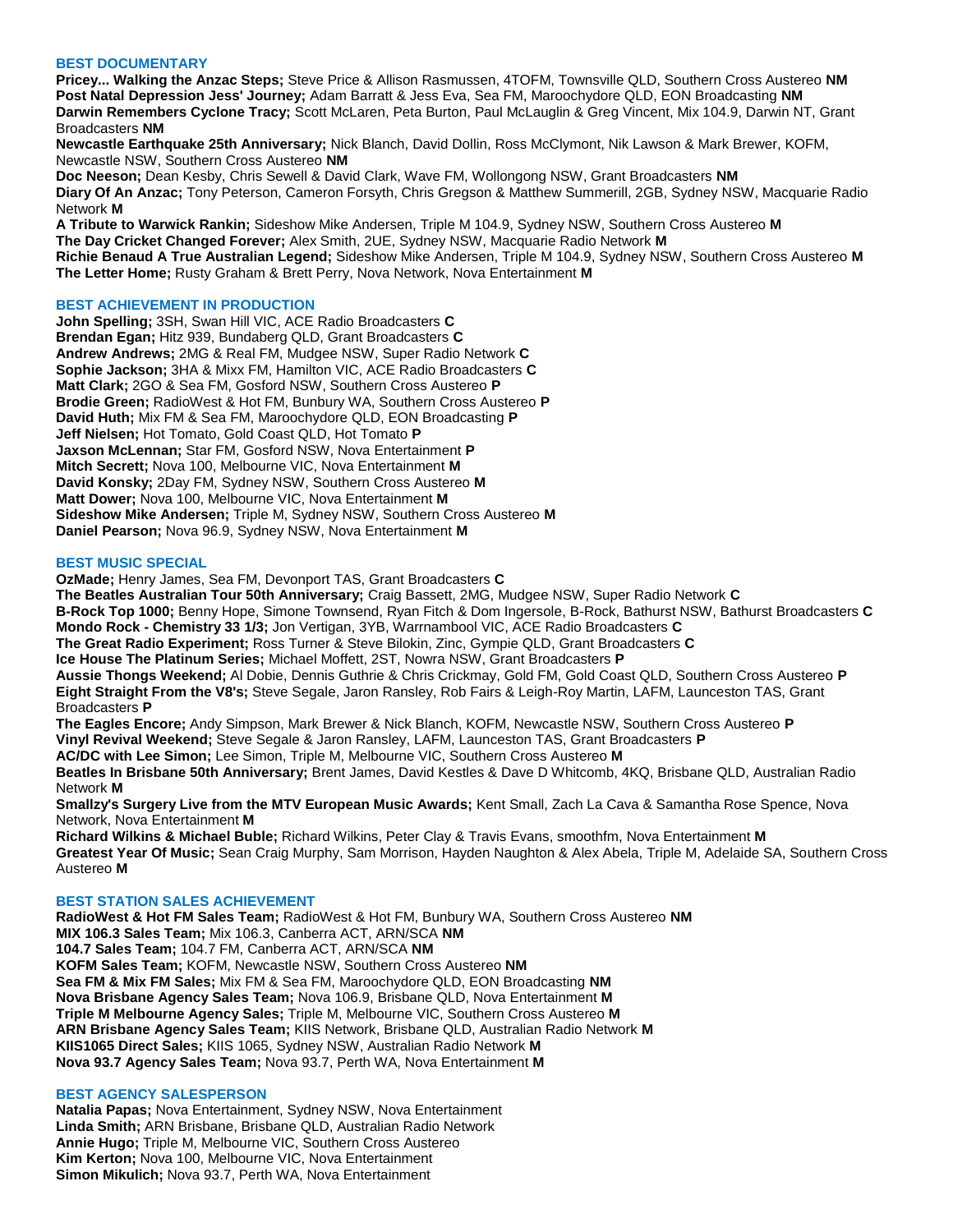# **BEST DIRECT SALESPERSON**

**Angie Ayers;** Spirit 1260 & Red FM, Karratha WA, Redwave Media **C Cheyne Harrison;** 7BU & Sea FM, Burnie TAS, Grant Broadcasters **C Daniel Brewer;** EasyMix 1467 AM, Mildura VIC, Grant Broadcasters **C Janeen O'Shea;** 2BS & B-Rock, Bathurst NSW, Bathurst Broadcasters **C Antonella Grivec;** SCA Mildura, Mildura VIC, Southern Cross Austereo **C Justin Baxter;** RadioWest & Hot FM, Bunbury WA, Southern Cross Austereo **P Casey Gould;** KOFM & NXFM, Newcastle NSW, Southern Cross Austereo **P Barrie Greenbury;** Mix FM & Sea FM, Maroochydore QLD, EON Broadcasting **P Nathan Harrison;** 2CA & 2CC, Canberra ACT, Capital Radio Network **P Laura Lees;** Sea FM & Gold FM, Gold Coast QLD, Southern Cross Austereo **P Glenette Silver;** 2UE, Sydney NSW, Macquarie Radio Network **M Clyde Kirkham;** Nova Entertainment, Sydney NSW, Nova Entertainment **M Kristy Daniels;** 2Day FM & Triple M, Sydney NSW, Southern Cross Austereo **M Chelsea Teelow;** hit107 & Triple M, Adelaide SA, Southern Cross Austereo **M Julee McBriar;** Nova 100, Melbourne VIC, Nova Entertainment **M**

## **BEST STATION PRODUCED COMMERCIAL - SINGLE**

**Stiletto Boots;** Mena Soliman & Tony Dean, 5RM, Riverland SA, Grant Broadcasters **C Acoustic Health Has Moved;** James Taylor & John Spelling, 3SH & Mixx FM, Swan Hill VIC, ACE Radio Broadcasters **C GP Glass;** Robyn Ryan, Oscar Jones & David Lay 7AD & Sea FM, Devonport TAS Grant Broadcasters **C Mid North Coast Pest Control,** Katrina Fowler, Cameron Horn & Anna Cook, 2MC, Port Macquarie NSW, Southern Cross Austereo **C Wash 'n' Go;** Andrew Andrews & James Hughes, Real FM, Mudgee NSW, Super Radio Network **C ShedBoss Joke;** Nick Giesen & Jacinta Keally, Sea FM, Gladstone QLD, Southern Cross Austereo **P Kooringal Pharmacy;** Joel Tasker, Nick Rodgers & Tamara Heinjus, 2WG, Wagga Wagga NSW, Southern Cross Austereo **P Macron Music – Piano;** Cameron Horn & David Horspool, 2GO & Sea FM, Gosford NSW, Southern Cross Austereo **P Eaton Rec Centre;** Melissa Crompton, Matt Redmond & Simone Butland, Hot FM, Bunbury WA, Southern Cross Austereo **P Bush Shack Brewery;** Andy Macleod, Tim Hammond & Justin Baxter, RadioWest, Bunbury WA, Southern Cross Austereo **P Westspecs – Shart;** Matt Dickson & Carl Step, Mix 94.5, Perth WA, Southern Cross Austereo **M Goodlife - No Excuses;** Ben Davies & Ben Clayton, Nova 106.9, Brisbane QLD, Nova Entertainment **M Queensland Vasectomy Clinic;** Karen Trembath-Russell & Carl Hitchmough, 973FM, Brisbane QLD, Australian Radio Network **M Pancake Parlour;** Paul Menz, Paul Varrasso, Tim Hamlin & Andrew Fritsch, Nova 100, Melbourne VIC, Nova Entertainment **M EGO Powertools It Doesn't Just;** Darren Collins & Chris Gates, Triple M 105.1, Melbourne VIC, Southern Cross Austereo **M**

# **BEST STATION PRODUCED COMMERCIAL - CAMPAIGN**

**East Coast Juices;** Cameron Horn, David Horspool & Anna Cook, 2GO, Gosford NSW, Southern Cross Austereo **NM Mt Gambier & District Road Safety Group;** Cassie Aldridge & Michael Raisin, Star FM, Mt Gambier SA, Southern Cross Austereo **NM**

**Grumpy's Brewhouse;** Keith McCarten, Power FM & 5MU, Adelaide SA, Grant Broadcasters **NM North Shore Dentistry;** Marc Dwyer & Jaxson McLennan, Star FM, Gosford NSW, Nova Entertainment **NM Marshall Pine - Real Good Wood;** Tom Lewis & Peter Macfie, K-Rock, Geelong VIC, Grant Broadcasters **NM Bucket O Beef;** Darren Russell & Eddie Bye, Fiveaa, Adelaide SA, Nova Entertainment **M Melville Mazda - Polygraph test;** Matt Dickson & Carl Step, hit92.9, Perth WA, Southern Cross Austereo **M Saint-John Estate Agents No Joke;** Darren Collins & Chris Gates, Triple M; Melbourne VIC, Southern Cross Austereo **M Walkers Arms Boofet;** Geoff Bickerton, Darren Russell & Thom Phillips, Mix 102.3, Adelaide SA, Australian Radio Network **M PEN Catering;** Simon Hills-Johnes & Brett Perry, Nova 96.9, Sydney NSW, Nova Entertainment **M**

#### **BEST SALES PROMOTION**

**Honda Lovin';** Bron Davey, Leilani Vakaahi, Benny Hope & Libby Daniewska, B-Rock, Bathurst NSW, Bathurst Broadcasters **C Put a Ring On It;** Heath Sims, Star FM, Mount Gambier SA, Southern Cross Austereo **C**

**Anglo American Drayton South Community BBQ;** Joel Gosper, Power FM, Muswellbrook NSW, Grant Broadcasters **C Yaris Or Paris;** Renee Franckiewicz, Stephanie Zalfelds & Alana Hall, Sea FM, Gosford NSW, Southern Cross Austereo **P Heart Rate of Origin;** Chloe Sanderson & Cassie Grentell, Star FM, Gosford NSW, Nova Entertainment **P Galey, Ross & Charli's \$30k Buried Treasure;** Emma Drennan, Andrea Hodgetts & Matt Innes, Sea FM, Gold Coast QLD, Southern

Cross Austereo **P**

**Star 1045 Drive In;** Star 104.5 Product Team, Star FM, Gosford NSW, Nova Entertainment **P**

**XV Factor;** Jed Ariens, Zinc & 4MK, Mackay QLD, Grant Broadcasters **P**

**BCF: Whip Out A Dad Joke;** Matt Frost, Rachel Hall, Sam Mellor & Nathan Russell, Nova 106.9, Brisbane QLD, Nova Entertainment **M**

**Lion King FM;** 973FM, Brisbane QLD, Australian Radio Network **M**

**Beyond Blue Man Therapy;** Agency Sales Melbourne, Triple M Network, Southern Cross Austereo **M Hughesy & Kate's Holiday with The Mob;** KIIS Network, KIIS Network, Melbourne VIC, Australian Radio Network **M Two Men and A Truck;** Fitzy & Wippa's Team, Nova 96.9, Sydney NSW, Nova Entertainment **M**

# **BEST MULTIMEDIA EXECUTION – SALES**

**Berocca Big Day with Jules Lund;** Laura Pearce & James Hopkins, Today's Hit Network, Sydney NSW, Southern Cross Austereo **Boost Juice Celebrity Range;** Kristy Daniels, Lyn Barp & Lauren Anderson, Today's Hit Network, National, Southern Cross Austereo **The Kate, Tim & Marty's Mrs Mac's Road Trip;** NOVA Entertainment, Nova Network, Sydney NSW, Nova Entertainment **Ambi Pur - Pamela Vanderson**; Laura Pearce & James Hopkins, Today's Hit Network, Sydney NSW, Southern Cross Austereo **IKEA**; Australian Radio Network, Sydney NSW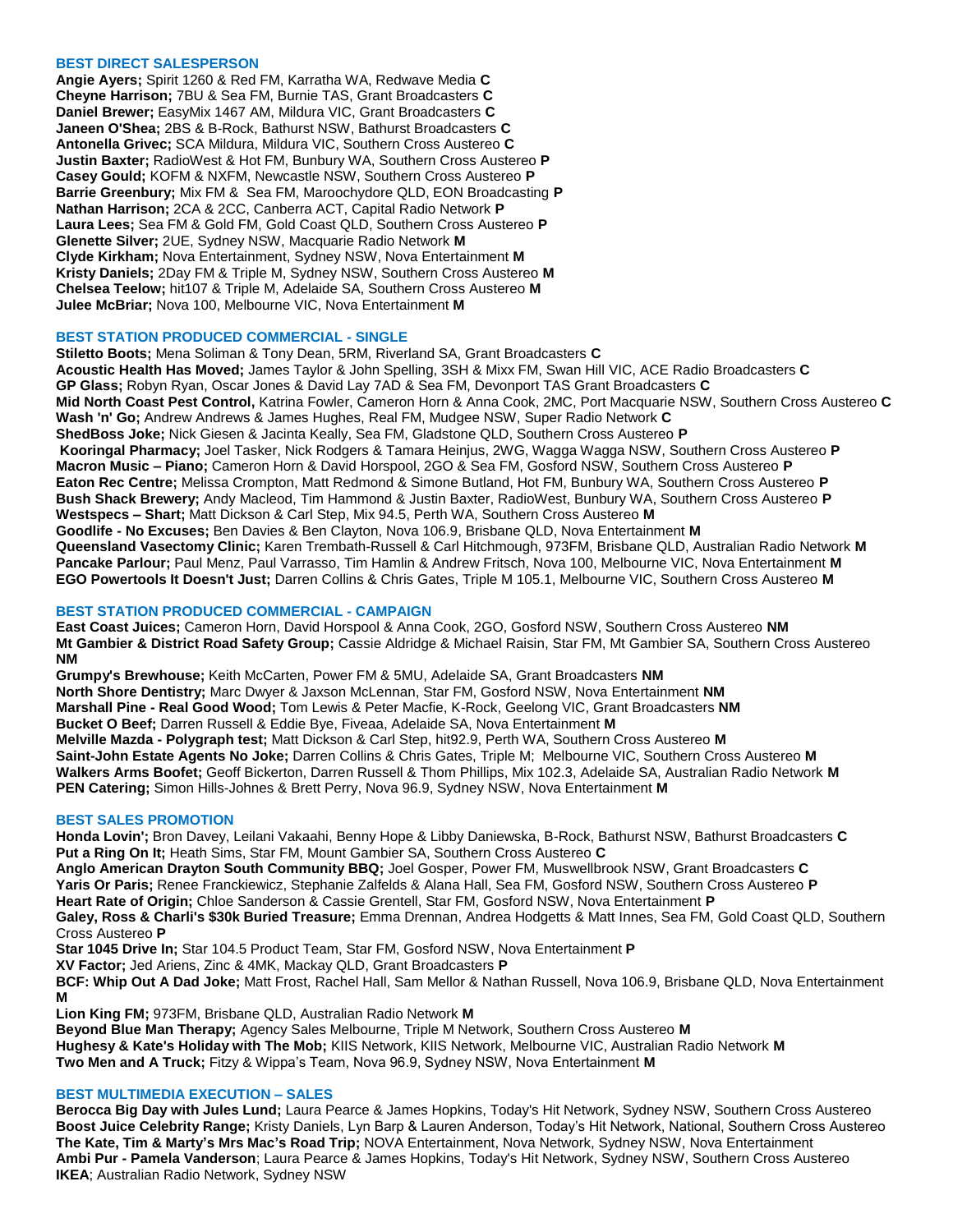# **BEST MULTIMEDIA EXECUTION – STATION**

**Sea FM Relaunch;** Kasey Radatti, Sea FM, Maroochydore QLD, EON Broadcasting **NM 50 Shades of Wedding Proposal;** The 106.3 Team, 106.3 FM, Townsville QLD, Grant Broadcasters **NM Magpies;** Amber Wheatland & Michael Billings, Star FM, Mildura VIC, Southern Cross Austereo **NM 104.7 Skyfire;** Zak Davies, Ashleigh Hudson & Craig Ebeling, 104.7 FM, Canberra ACT, ARN/SCA **NM Nova's Insta Party;** Jay Walkerden, Dee Curtis & Matt Jones, Nova 106.9, Brisbane QLD, Nova Entertainment **M #BarbAndNiko;** Sacha French, Dave Hughes, Kate Langbroek, Tom Stevens & Talitha Conway, KIIS Network, Melbourne VIC, Australian Radio Network **M Surprise Giveback;** Oscar Gordon, Jackie Henderson, Alisson Longhurst, Kyle Sandilands & Nic McLure, KIIS 1065, Sydney NSW, Australian Radio Network **M**

**Nova's Red Room Global Tour;** Angus Stevens, Oriel Guthrie & Rachael Smith, Nova Network, Sydney NSW, Nova Entertainment **M**

# **BEST STATION PROMOTION**

**Rolling A Stone For The Rolling Stones;** 2NM, Muswellbrook NSW, Grant Broadcasters **C**

**B-Rocks 18th Birthday Bash;** The 99.3 B-Rock FM Crew, B-Rock, Bathurst NSW, Bathurst Broadcasters **C**

**Live In It To Win It;** Power FM, Muswellbrook NSW, Grant Broadcasters **C**

**Dubvegas Party;** Peter Samios, Justine Blacklock, Chris Sewell, Juelz Jarry & Mark Krivo, Star FM, Dubbo NSW, Southern Cross Austereo **C**

**Power Fm's Schools Breakfast;** Power FM, Muswellbrook NSW, Grant Broadcasters **C**

**Room Rules;** Hot FM, Townsville QLD, Southern Cross Austereo **P**

**Cash Train;** Justin Williams, Hot Tomato, Gold Coast QLD, Hot Tomato **P**

**Ultimate Surprise Party;** Courtney Breheny, Brodie Ward, Andrea Hodgetts, Richard Fowler, Bridget Daley & Spida Everitt, Gold FM, Gold Coast QLD, Southern Cross Austereo **P**

**UHF Wedding;** Rachael O'Kane-Edney & Drew Chapman, River 949, Ipswich QLD, Grant Broadcasters **P**

**July Live;** Andrea Hodgetts, Courtney Breheny, Brodie Ward & Chris Crickmay, Gold FM, Gold Coast QLD, Southern Cross Austereo **P**

**The Triple M Grill Team Marathon Man Live from New York;** Tim Dwyer & Triple M Sydney Team, Triple M, Sydney NSW, Southern Cross Austereo **M**

**Jonesy & Amanda's Rolling Stones Ticket Giveaway;** WSFM, Sydney NSW, Australian Radio Network **M**

**Bevan's Postcode Bingo;** Jay Walkerden, Dee Curtis, Ben Ryan & Abbey Barry, Nova 106.9, Brisbane QLD, Nova Entertainment **M Kyle & Jack Give Back Wedding;** KIIS 1065, Sydney NSW, Australian Radio Network **M**

**Nova's Red Room Global Tour;** Leanne Glamuzina-Gibb, Claire Marshall, Zoe Murdoch & Shane McMillan, Nova 96.9, Sydney NSW, Nova Entertainment **M**

# **BEST PROMOTIONS DIRECTOR**

**Courtney Breheny;** Gold FM, Gold Coast QLD, Southern Cross Austereo **NM Justin Williams;** Hot Tomato, Gold Coast QLD, Hot Tomato **NM Justine Blacklock;** Star FM, Dubbo NSW, Southern Cross Austereo **NM Charlene Khawam;** The Edge, Sydney NSW, Australian Radio Network **NM Stephanie Zalfelds;** Sea FM & 2GO, Central Coast NSW, Southern Cross Austereo **NM Harriet Legg;** Hit 101.9 Fox FM, Melbourne VIC, Southern Cross Austereo **M Sarah Allan;** KIIS 1065, Sydney NSW, Australian Radio Network **M Dee Curtis;** Nova 106.9, Brisbane QLD, Nova Entertainment **M Annette George;** WSFM, Sydney NSW, Australian Radio Network **M Tim Dwyer;** Triple M, Sydney NSW, Southern Cross Austereo **M**

# **BEST COMMUNITY SERVICE PROJECT**

**Real FM Reaches Out for Relay;** Mel Heldon, Mal Rock & Craig Bassett, Real FM, Mudgee NSW, Super Radio Network **C Making Christian Mobile;** Richard Wybrew, Sam Blacker, Josh Olek & Emily Goddard, Snow FM, Jindabyne NSW, Capital Radio **C Ronde Van De Nob - Charity Bike Ride;** Kevin Marsh, 2GZ, Orange NSW, Southern Cross Austereo **C East Coast Radiothon for Snowy Hydro SouthCare;** Kim Gardner, 2EC, Bega NSW, Grant Broadcasters **C Give Barnesy a Reason To Smile;** Chris Sewell & Juelz Jarry, Star FM, Dubbo NSW, Southern Cross Austereo **C Give Me 5 For Kids;** Richard Fowler, Bridget Daley, Spida Everitt, Andrea Hodgetts, Courtney Breheny, Dennis Guthrie & Brodie Ward, 92.5 Gold FM, Gold Coast QLD, Southern Cross Austereo **P i98FM's Camp Quality Convoy;** i98fm Convoy Team, i98 FM, Wollongong NSW, WIN Network **P Buddy Bench;** Richard Fowler, Bridget Daley, Spida Everitt, Dennis Guthrie, Andrea Hodgetts, Courtney Breheny & Brodie Ward, 92.5 Gold FM, Gold Coast QLD, Southern Cross Austereo **P Appeal for Kane Bennett;** Craig Collett, David Christopher ,Sean Flanagan & Emily Jade O'Keeffe, Hot Tomato, Gold Coast QLD, Hot Tomato **P Give Me 5 For Kids;** 92.7 Mix FM, Maroochydore QLD, EON Broadcasting **P Kokoda 2015;** Nova 106.9, Brisbane QLD, Nova Entertainment **M Tyabb Community Day;** Triple M's Hot Breakfast, Triple M, Melbourne VIC, Southern Cross Austereo **M Fitzy & Wippa's Barry The Parody Bear;** Ryan Fitzgerald, Michael Wipfli, Carlie Millican & Alison Eveleigh, Nova 96.9, Sydney NSW, Nova Entertainment **M**

**I Stand For Zero Bullying;** Jodie Oddy, Mark Soderstrom, Kathryn Jensen, Martin Kubitzky, Dr Rodney Magazinovic & Veronica Howson, Mix 102.3, Adelaide SA, Australian Radio Network **M**

**Kids Appeal with Telethon;** Sonia lustini, Erica Hodge & Brooke Dul, Mix 94.5, Perth WA, Southern Cross Austereo **M**